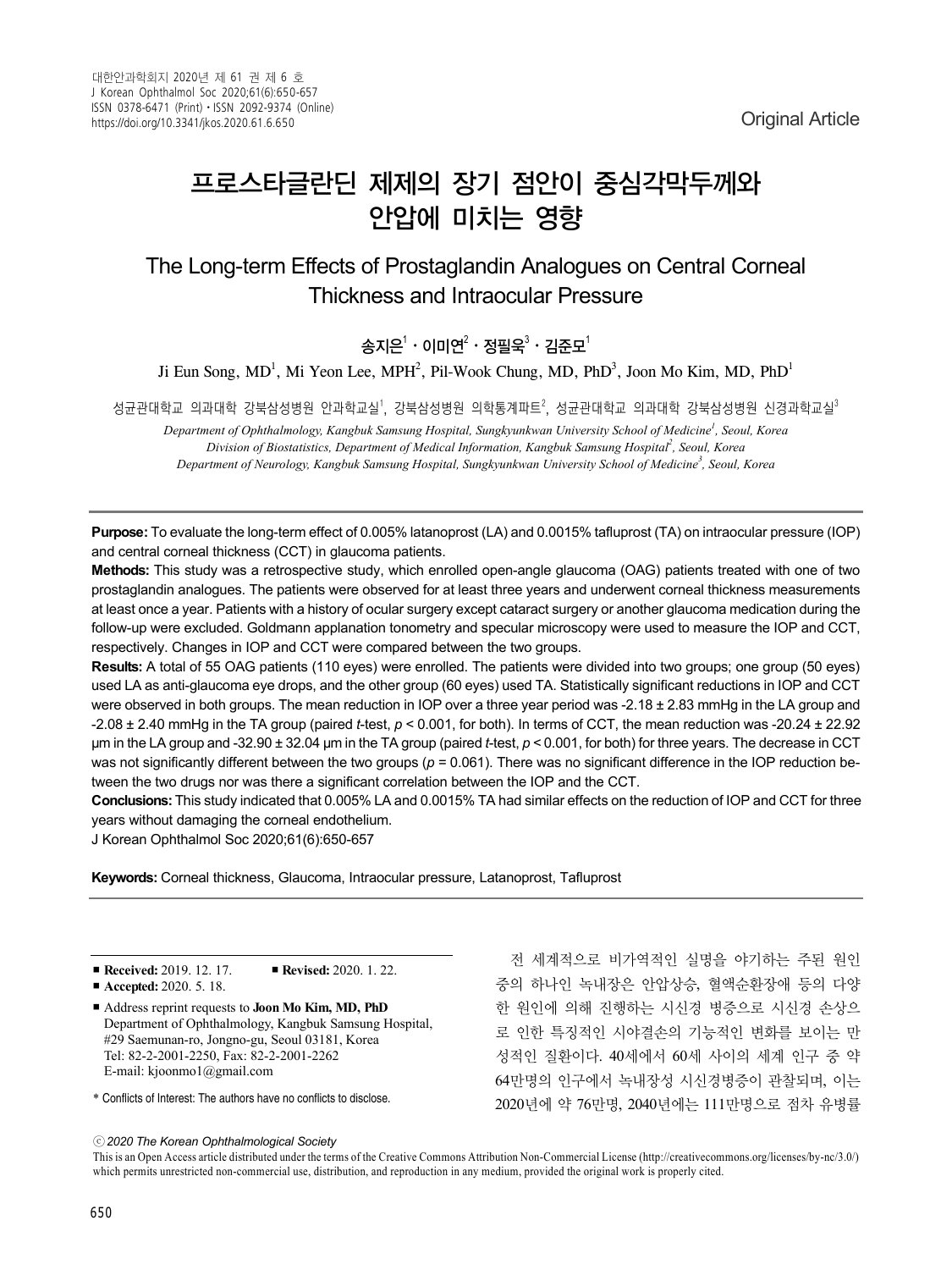이 증가될 것으로 예측된다. 1

다양한 녹내장의 위험인자들이 밝혀졌지만 가장 명확하 고 중요한 위험인자는 안압이며 현재까지 알려진 녹내장의 일차적 치료는 안압을 낮추어 주는 것이다. <sup>2</sup> 안압하강제 중 프로스타글란딘 제제는 고안압증, 원발개방각녹내장, 정상 안압녹내장 등의 환자에서 하루 일회 점안으로 순응도가 높고, 효과적으로 안압을 하강시켜 임상적으로 녹내장의 일차약제로 사용되고 있다.<sup>3,4</sup> 프로스타글란딘 제제는 포도 막-공막 유출로로의 방수 흐름을 증가시켜 효과적으로 안 압을 하강시키고, 기타 약제들에 비해 낮은 농도와 적은 전 신 부작용으로 장기 점안이 가능하다.<sup>3</sup> 하지만 프로스타글 란딘 제제는 결막충혈, 홍채 및 눈 주위 피부의 색소침착, 눈썹 길어짐과 두꺼워짐, 낭포황반부종, 안내염증, 헤르페 스각막염 재발 등의 부작용이 발생할 수 있다. 5,6

최근 발표된 연구들에 따르면 프로스타글란딘 제제는 녹 내장 환자들의 중심각막두께를 유의하게 감소시킨다고 보 고되었다. <sup>7</sup> 안약을 장기간 투약해야 하는 녹내장환자들에 게 있어 각막두께의 변화는 안압측정값에 영향을 미칠 수 있기 때문에 주의 깊게 관찰해 볼 필요가 있다.<sup>8,9</sup> 프로스타 글란딘 제제의 사용에 따른 각막두께 변화에 대한 여러 연 구들이 있었으나, 대부분 latanoprost (LA)에 대한 연구이며 tafluprost (TA)의 경우에는 단기 사용에 따른 중심각막두 께의 변화에 대한 연구는 있으나, 3년 이상의 장기간 사용 에 대한 각막두께 변화에 대한 연구는 많지 않다.<sup>7,10-12</sup> 따라 서 본 연구는 개방각녹내장 환자를 대상으로 3년 이상의 프로스타글란딘 제제(LA, TA) 장기 점안이 중심각막두께 변화에 미치는 영향 및 각막두께 변화와 안압하강 효과의 연관성을 알아보고자 하였다.

### 대상과 방법

본 연구는 2010년 6월부터 2018년 12월까지 강북삼성병 원 안과 외래에 내원하여 개방각녹내장으로 진단받은 환자 중 LA, TA 중 한 가지 안약을 처방 받아 1년에 1회 이상 정기 방문하고 3년 이상 장기 투약한 환자를 대상으로 하였 다. 본 연구는 강북삼성병원 생명윤리심의위원회(Institutional Review Board, IRB)의 승인을 받아 시행하였다(승인 번호: 2019-03-024).

총 55명의 환자 중 LA (Latanoprost 0.005%; Xalatan, Pfizer Inc., New York, NY, USA) 사용한 군이 25명 50안 (남자 11명, 44.00%), TA (Tafluprost 0.0015%; Taflotan, Santen Pharmaceutical Co., Ltd., Osaka, Japan) 사용한 군이 30명 60안(남자 14명, 46.67%)이었다. 모든 환자에서 성별, 나이, 기저질환을 조사하였으며 정기적인 녹내장 상태 관찰을 위

해 골드만압평안압계(Haag-Streit Kornig, Switzerland)를 이용한 안압측정, 시야검사(Humphrey visual field analyzer, Carl Zeiss Meditec Inc., Dublin, OH, USA), 빛간섭단층촬 영(Cirrus HD-OCT Model 4000, Carl Zeiss Meditec, Jena, Germany), 망막신경섬유층사진, 시신경유두사진, 각막내피 세포검사(NSP-9900, Konan medical Inc., Nishinomiya, Japan) 를 측정하였다. 대상자 중 세극등현미경검사상 각막 병변 이 있는 경우, 백내장수술을 제외한 안내 수술의 과거력이 있는 경우, 활동성 안질환이 있는 경우, 정기적 진료 기록 이 없는 환자의 경우, 경과 관찰기간 동안 경구 약제를 포 함한 안압에 영향을 줄 수 있는 기타 약제 투약력을 가진 환자의 경우에는 대상에서 제외되었다.

환자의 안압은 외래 내원 시 Proparacaine 0.5%로 점안마 취하고 누액을 형광염색지로 염색한 후 골드만압평안압계 로 3회 연속 측정하여 평균값을 측정치로 기록하였으며, 한 명의 정해진 안과 의사에 의해 측정되었다. 각막내피세포 촬영검사기를 사용하여 비접촉되는 방법으로 중심각막두 께(central corneal thickness, CCT), 각막내피세포밀도(corneal endothelial cell density), 변동계수(coefficient of variation), 육각형세포의 출현율(appearance rate of hexagonal cells)을 측정하여 기록하였다. 대상자들의 측정치는 매 분석시점

| Table 1. Profile and demographics of the patients |  |
|---------------------------------------------------|--|
|---------------------------------------------------|--|

| Characteristic                                          | LA group          | TA group         | $p$ -value        |
|---------------------------------------------------------|-------------------|------------------|-------------------|
| Numbers of                                              | 25                | 30               |                   |
| patients                                                |                   |                  |                   |
| Age (years)                                             | $63.88 \pm 17.55$ | $66.47 + 10.86$  | 0.525             |
| Sex (male)                                              | 11 (44)           | 14 (46.67)       | $0.843^{\dagger}$ |
| DМ                                                      | 6(24)             | 13(43.33)        | $0.133^{\dagger}$ |
| HTN                                                     | 11(44)            | 13 (43.33)       | $0.960^{\dagger}$ |
| Smoke                                                   | 3(12)             | 9(30)            | $0.189^{\dagger}$ |
| Renal disease                                           | 1(4)              | 2(6.67)          | $1.000^{3}$       |
| Number of eyes                                          | 50                | 60               |                   |
| Baseline IOP                                            | $14.56 + 3.17$    | $14.62 \pm 2.10$ | $0.914^{\degree}$ |
| (mmHg)                                                  |                   |                  |                   |
| Baseline CCT (µm) $551.00 \pm 28.92$ 552.00 $\pm 27.70$ |                   |                  | $0.854^{^{n}}$    |
| SE (diopters)                                           | $-2.36 + 3.46$    | $-0.77 \pm 2.72$ | $0.080^{*}$       |
| MD                                                      | $-6.45 + 6.41$    | $-6.92 \pm 7.22$ | $0.720^{*}$       |
| <b>PSD</b>                                              | $5.67 + 4.05$     | $5.29 + 3.90$    | $0.617$ *         |
| VFI $(%)$                                               | $85.37 \pm 17.32$ | $81.50 + 22.70$  | $0.329^{*}$       |
| $AL$ (mm)                                               | $24.94 + 1.97$    | $24.56 + 2.30$   | $0.489^{^{n}}$    |

Quantitative values are presented as mean  $\pm$  standard deviation or number (%) unless otherwise indicated.

LA = latanoprost  $0.005\%$ ; TA = tafluprost  $0.015\%$ ; DM = diabetes mellitus;  $HTN = hypertension$ ;  $IOP = intraocular pressure$ ;  $CCT$  = central corneal thickness;  $SE$  = spherical equivalent; MD  $=$  mean deviation;  $PSD =$  pattern standard deviation;  $VFI =$  visual field index;  $AL = axial$  length.

\* *t*-test; † chi-square test; ‡ Fisher's exact test.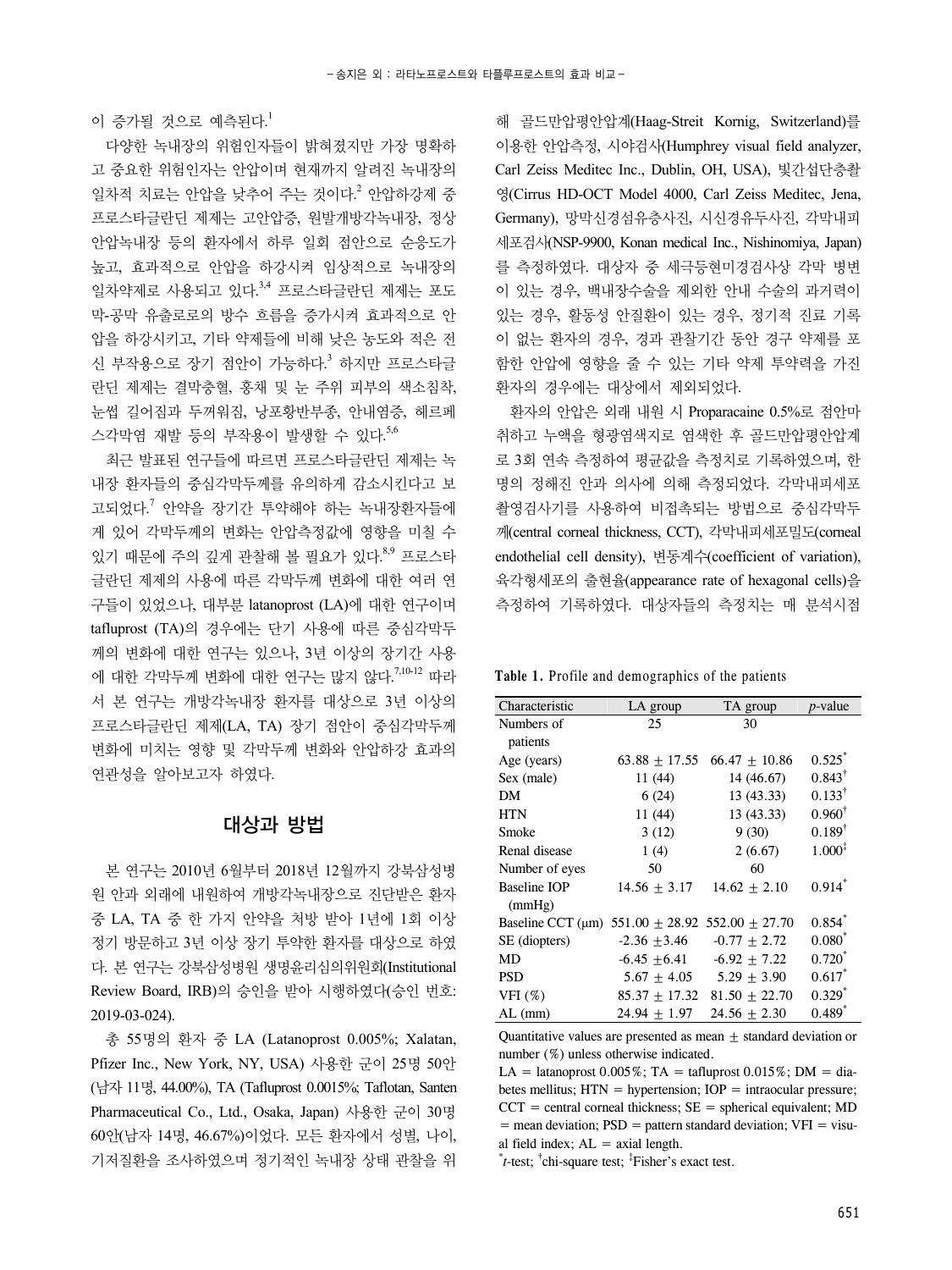#### 전후 1개월 이내의 값을 취하여 분석하였다.

프로스타글란딘 제제 점안 전과 각각의 평가 기간에서의 안압하강 효과와 각막 변화를 관찰하기 위해 repeated measures analysis of variance (ANOVA)를 이용하였으며, 사용 전후 값 차이를 알아보기 위해 paired *t*-test 방법을 사용 하였다. 두 군 간의 비교를 위해 범주형 변수는 chi-square test 또는 Fisher's exact test를, 연속형 변수의 경우에는 *t*-test를 사용하였고 모든 변수는 평균 ± 표준편차(mean ± standard deviation) 값으로 나타내었다. 두 군의 약제 사용

후 3년간 매 시점마다의 변화 양상을 통계적으로 비교하기 위해 repeated measures ANOVA를 이용하여 경향성을 분 석하였으며, Baseline과 3년 시점에서 측정된 안압 및 각막 두께의 변화값에 대한 연관성을 나타내기 위해 Pearson's correlation analysis를 사용하였다. *p-*value 값이 0.05 미만 인 경우를 통계적 유의성이 있다고 보았으나, 다변량 분석 의 경우 Bonferroni adjustment를 이용하여 type 1 error를 조정하여 0.0167 미만(0.05/3)의 경우 유의한 값으로 판단 하였다. 본 연구의 통계학적 분석은 SPSS 24.0 (IBM Corp.,

|  |  |  |  |  | <b>Table 2.</b> IOP and CCT in the $0.005\%$ LA and $0.0015\%$ TA groups |  |  |  |  |  |  |  |  |  |  |  |  |  |  |  |
|--|--|--|--|--|--------------------------------------------------------------------------|--|--|--|--|--|--|--|--|--|--|--|--|--|--|--|
|--|--|--|--|--|--------------------------------------------------------------------------|--|--|--|--|--|--|--|--|--|--|--|--|--|--|--|

| Parameter        | <b>Baseline</b>  | l year           | 2 years          | 3 years          | $p$ -value | $p$ -value | $p$ -value <sup><math>\ddagger</math></sup> |
|------------------|------------------|------------------|------------------|------------------|------------|------------|---------------------------------------------|
|                  |                  |                  |                  |                  |            |            |                                             |
| LA group         |                  |                  |                  |                  |            |            |                                             |
| $IOP$ (mmHg)     | $14.56 + 3.17$   | $12.96 + 2.31$   | $12.56 + 2.05$   | $12.38 \pm 1.87$ | 0.001      | < 0.001    | < 0.001                                     |
| $CCT$ ( $\mu$ m) | $551.00 + 28.92$ | $538.86 + 33.96$ | $537.48 + 33.99$ | $530.76 + 35.00$ | < 0.001    | < 0.001    | < 0.001                                     |
| TA group         |                  |                  |                  |                  |            |            |                                             |
| $IOP$ (mmHg)     | $14.62 + 2.10$   | $12.82 + 2.24$   | $12.65 + 1.47$   | $12.53 + 1.81$   | < 0.001    | < 0.001    | < 0.001                                     |
| $CCT$ ( $\mu$ m) | $552.00 + 27.70$ | $537.83 + 29.24$ | $535.90 + 31.65$ | $519.10 + 30.93$ | 0.001      | < 0.001    | < 0.001                                     |

Quantitive values are presented as mean  $\pm$  standard deviation.

IOP = intraocular pressure; CCT = central corneal thickness; LA = latanoprost  $0.005\%$ ; TA = tafluprost  $0.015\%$ .

\*Analyzed using the paired *t*-test between baseline and 1 year; <sup>†</sup>analyzed using the paired *t*-test between baseline and 2 years; <sup>‡</sup>analyzed using the paired t-test between baseline and 3 years.



**Figure 1.** Mean intraocular pressure and central corneal thickness changes in patients administered 0.005% latanoprost (LA) or 0.0015% tafluprost (TA) at baseline, 1 year, 2 years, and 3 years are showed by repeated measures analysis of variance. (A, B) For group using 0.005% LA; (C, D) for group using 0.0015% TA (error bars represent  $\pm$  standard deviation).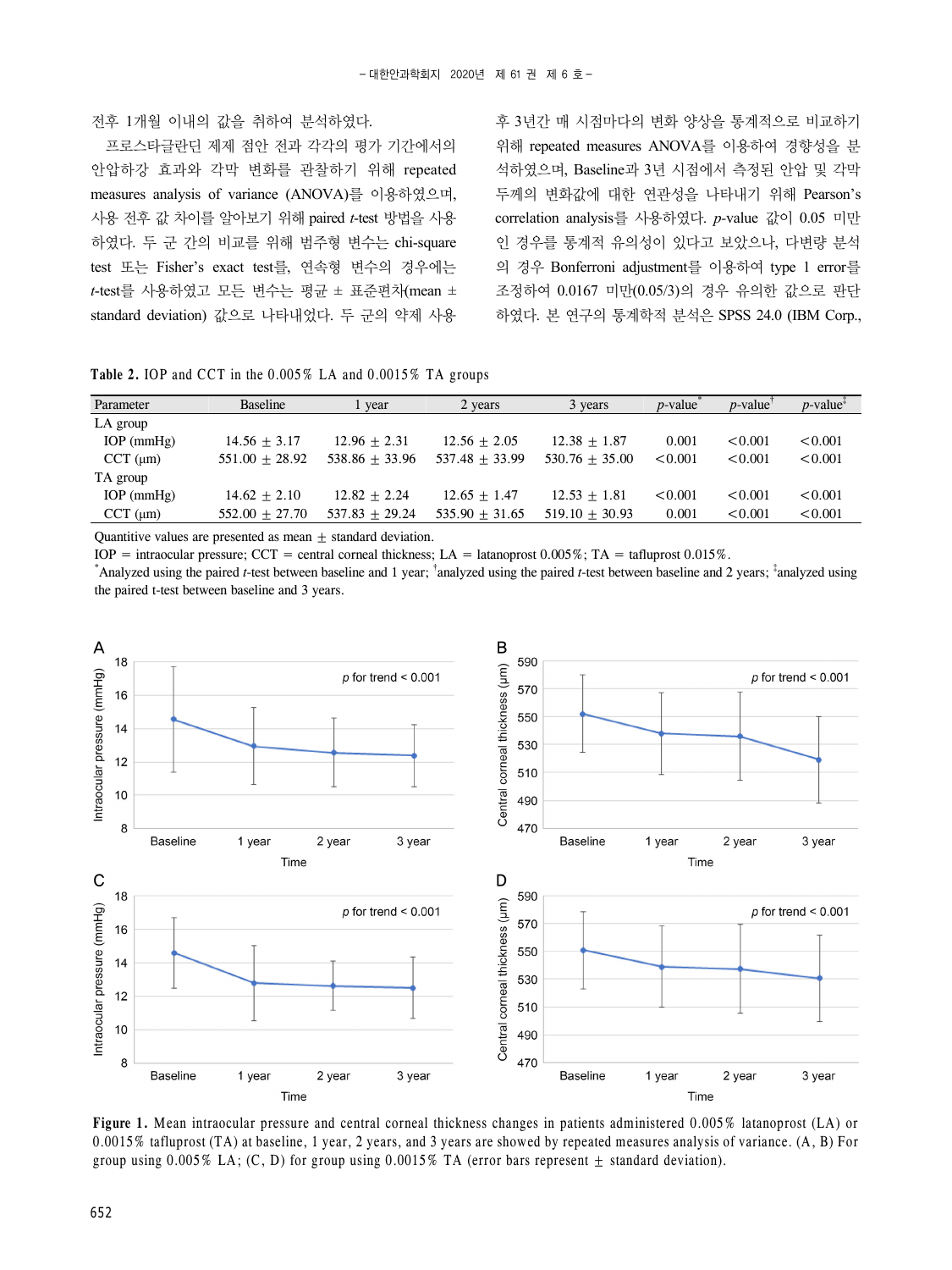Armonk, NY, USA)을 사용하였다.

## 결 과

원발개방각녹내장 또는 정상안압녹내장 환자 중 프로스 타글란딘 단일 제제로 치료 중이면서 1년에 1회 이상 본원 안과 외래 방문하여 정기적인 안과 검사를 시행한 환자 55명 (남자 25명, 여자 30명)의 110안을 대상으로 하였다. 평균 연령은 LA, TA 사용군에서 각각 66.47 ± 10.86세, 63.88 ± 17.55세로 두 군 간의 유의한 차이는 없었다. 프로스타글란 딘 제제 점안 전 평균 안압은 LA군에서 14.56 ± 3.17 mmHg, TA군에서 14.62 ± 2.10 mmHg였으며, 각막두께는 551.00 ± 28.92 μm, TA군에서는 552.00 ± 27.70 μm로 두 군 간에 유의한 차이는 없었다(Table 1).

프로스타글란딘 제제 사용 후 3년 동안의 시기별 안압은 LA군의 경우 초진 시 14.56 ± 3.17 mmHg, 1년 사용 후 12.96 ± 2.31 mmHg, 2년 사용 후 12.56 ± 2.05 mmHg, 3년 사용 후 12.38 ± 1.87 mmHg이었고 안압하강 효과는 초진 시 안압에 비해 안약 점안 1년 후 평균 -1.60 ± 3.33 mmHg (-7.55 ± 22.28%) (*p*=0.001), 2년 후까지는 -2.00 ± 2.66 mmHg (-11.02 ± 18.68%) (*p*<0.001), 3년 후까지는 -2.18 ± 2.83 mmHg (-11.87 ± 20.76%) (*p*<0.001)으로 점안 전에 비해 통계적으 로 유의한 감소를 보였다. TA군의 경우 시기별 안압은 초 진 시 14.62 ± 2.10 mmHg, 1년 사용 후 12.82 ± 2.24 mmHg, 2년 사용 후 12.65 ± 1.47 mmHg, 3년 사용 후 12.53 ± 1.81 mmHg으로 안압하강 효과는 초진 시 안압에 비해 안 약 점안 1년 후 -1.80 ± 2.26 mmHg (-11.49 ± 15.03%) (*p*<0.001), 2년 후 -1.97 ± 2.40 mmHg (-11.86 ± 14.91%) (*p*<0.001), 3년 후 -2.08 ± 2.40 mmHg (-12.98 ± 15.32%) (*p*<0.001)으로 점안 전에 비해 모두 통계적으로 유의한 감

소를 보였다(Table 2, Fig. 1). 이러한 안압 변화는 두 군 간 에 유의한 차이를 보이지 않았다(*p*=0.921, repeated measures ANOVA).

프로스타글란딘 제제 사용에 따른 시기별 중심각막두께 는 LA 사용군에서 초진 시 551.00 ± 28.92 μm, 점안 1년 후 538.86 ± 33.96 μm, 2년 후 537.48 ± 33.99 μm, 3년 후 530.78 ± 34.98 μm로 나타났고 사용 시기별 각막두께 변화 는 초진 시에 비해 안약 점안 1년 후 평균 -12.14 ± 20.40 μm (-2.20 ± 3.70%) (*p*<0.001), 2년 후 -13.52 ± 18.46 μm (-2.46 ± 3.36%) (*p*<0.001), 3년 후 -20.24 ± 22.92 μm (-3.66 ± 4.29%) (*p*<0.001)로 점안 전에 비해 유의하게 감 소한 것으로 나타났다. TA 사용군의 중심각막두께의 경우 초진 시 552.00 ± 27.70 μm, 점안 1년 후 537.83 ± 29.24 μm, 2년 후 535.90 ± 31.65 μm, 3년 후 519.10 ± 30.93 μm이며 각막두께 변화는 사용 전에 비해 1년 후 -14.17 ± 31.65 μm (-2.50 ± 5.73%) (*p*=0.001), 2년 후 -16.10 ± 30.60 μm (-2.82 ± 5.43%) (*p*<0.001), 3년 후 -32.90 ± 32.04 μm (-5.90 ± 5.73%) (*p*<0.001)로 점안 전에 비해 유의하게 감 소한 것으로 나타났다(Table 2, Fig. 1). 중심각막두께의 감 소 정도는 TA군이 조금 큰 경향을 보였으나 유의한 차이를 보이지 않았고(*p*=0.061, repeated measures ANOVA), 중심 각막두께의 감소와 안압하강 두 수치 간의 의미 있는 상관 관계는 보이지 않았다(Fig. 2). 또한 프로스타글란딘 제제 사용 전후 각막내피세포밀도, 변동계수, 육각형세포의 출현 율에 대한 측정값도 두 군 모두에서 유의한 차이는 관찰되 지 않았다(Table 3).

사용 기간에 따른 누적된 안압하강 정도를 분석하였을 때 안약 사용 후 첫 1년 시점에 LA군과 TA군에서 각각 -1.60 ± 3.33 mmHg, -1.80 ± 2.26 mmHg으로 관찰되었고, 안 약 사용 후 3년까지의 안압하강 효과는 -2.18 ± 2.83 mmHg,



Figure 2. The relationship between intraocular pressure (IOP) and central corneal thickness (CCT) change. IOP reduction (y-axis) and CCT reduction (x-axis) from baseline to three years are shown in the graphs by Pearson's correlation analysis. The reductions in IOP and CCT were not correlated. (A) The group using 0.005% latanoprost (LA). (B) The group using 0.0015% tafluprost (TA).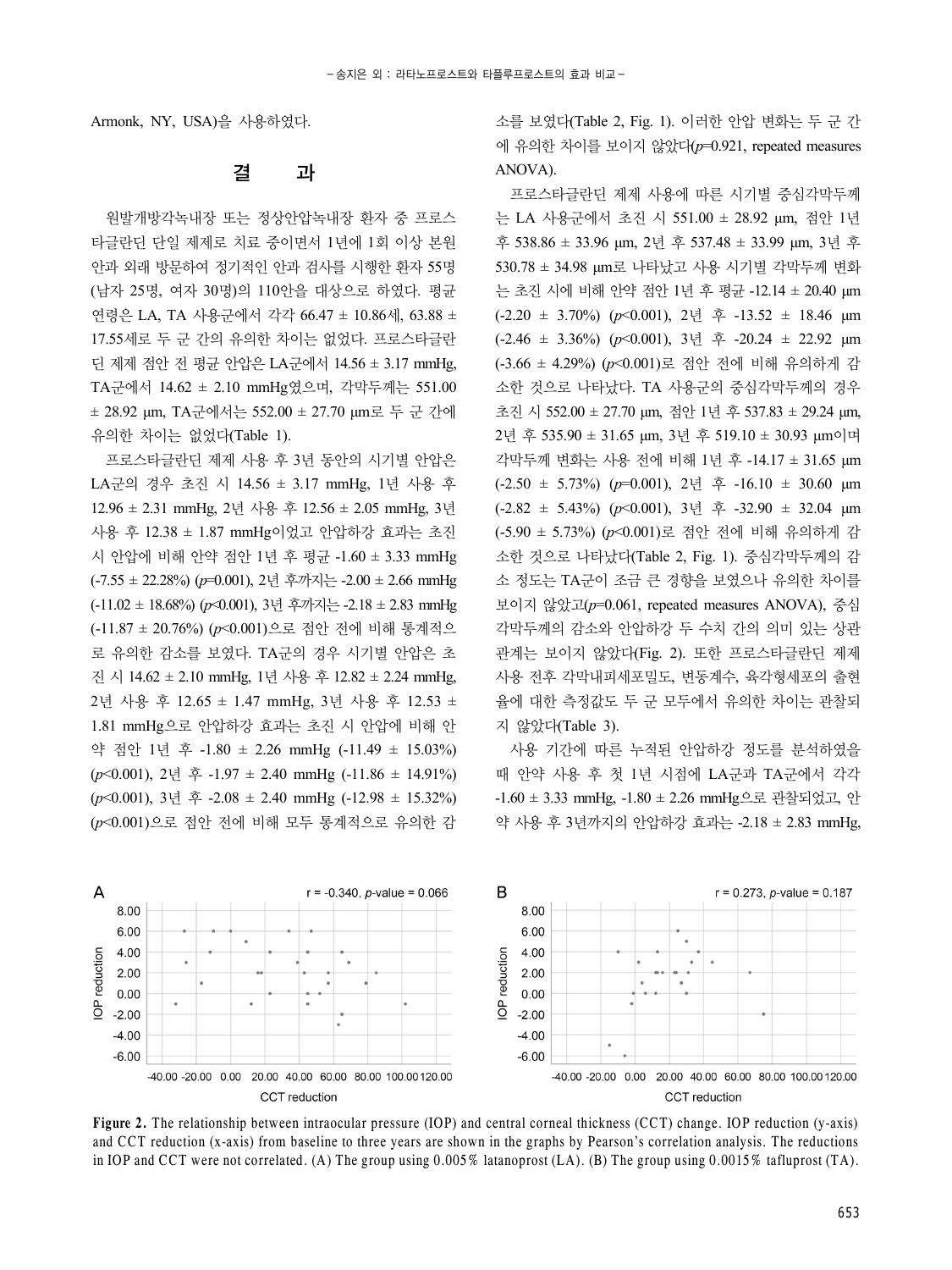| Parameter                     | Baseline            | At 3 years          | $p$ -value |
|-------------------------------|---------------------|---------------------|------------|
| LA group                      |                     |                     |            |
| 6A(%)                         | $57.48 + 9.43$      | $54.72 + 10.40$     | 0.42       |
| CV                            | $32.70 + 4.54$      | $37.04 + 6.17$      | 0.24       |
| $CD$ (cells/mm <sup>2</sup> ) | $2,592.36 + 390.68$ | $2,565.78 + 371.90$ | 0.49       |
| TA group                      |                     |                     |            |

**Table 3.** Corneal endothelial parameters from baseline to three years

Values are presented as mean  $\pm$  standard deviation.

LA = latanoprost 0.005%; 6A = hexagonality; CV = coefficient of variation; CD = cell density; TA = tafluprost 0.015%.

 $6A (\%)$   $53.45 \pm 10.49$   $50.98 \pm 8.99$   $0.14$ CV 39.53  $\pm$  6.69 39.53  $\pm$  6.69 0.29

\* Analyzed with the paired *t*-test.

CD (cells/ $mm<sup>2</sup>$ )

-2.08 ± 2.40 mmHg으로 가장 높았으나, 두 군 간에 유의한 차이가 없었다(*p*=0.921, repeated measures ANOVA).

본 연구에 참여한 환자 55명 중 7명(12.72%)에서 안약 사용 후 부작용을 호소하였다. LA 사용군에서 소양감은 2명(8%), 충혈은 5명(20%)이 호소하였으며, TA군의 경우 3명(10%)의 환자에서 소양감 호소한 것 이외의 다른 부작 용은 나타나지 않았다. 부작용으로 인해 안압하강제의 사 용을 중단한 경우는 없었다.

### 고 찰

본 연구에서 LA와 TA 점안한 환자들에서 초진 시와 점 안 3년 후 안압을 비교해 봤을 때, LA군의 경우 -2.18 ± 2.83 mmHg (11.87 ± 20.76%), TA군의 경우 -2.08 ± 2.40 mmHg (-12.98 ± 15.32%)로 두 군 간의 유의한 차이는 없었으며, 중심각막두께 변화는 초진 시에 비해 LA, TA 두 군 각각에  $\text{M}$  -20.24  $\pm$  22.92 μm (-3.66  $\pm$  4.29%), -32.90  $\pm$  32.04 μm (-5.90 ± 5.73%)로 유의한 차이는 없었지만 TA군의 감소가 상대적으로 조금 큰 경향을 보였다. 두 군 모두에서 안압하 강과 중심각막두께 감소의 연관성은 없었으며, 안약 사용 3년 후의 결과치를 사용 전과 비교했을 때, 매년 측정된 각 막내피세포밀도, 변동계수, 육각형세포의 출현율을 포함한 기타 각막내피세포 수치들에서는 유의한 차이를 보이지 않 았다. 결과적으로 LA와 TA는 안압하강 효과뿐 아니라 안 정성 면에서도 비슷한 결과를 보여주었다.

프로스타글란딘 제제는 주로 포도막-공막 유출을 증가시 킴으로써 안압을 감소시킨다. 현재까지 알려진 가장 주된 이론은 세포외간질의 재구성으로 인해 방수의 포도막-공막 유출이 증가된다는 것이다. 프로스타글란딘 제제에 의해 Prostaglandin F2a가 활성화되면 모양체근에서 기질단백분 해효소(matrix metalloproteinases, MMPs)가 발현되고, 발현 된 MMPs에 의해 여러 타입의 콜라겐(collagen)이 분해되 어 모양체근 조직을 넓히게 되고 결국 포도막-공막유출을 증가시켜 안압하강 효과를 야기한다. 13-15 프로스타글란딘 제제가 각막에서 활성화되어 MMP의 발현이 상승하면, 이 는 각막기질과 상피에 작용하여 섬유모세포 및 각막기질의 생화학적 변화를 야기하는데, 각막에서의 MMPs 증가는 원 추각막환자에서 MMPs로 인한 각막두께 감소와 같은 비슷 한 기전으로 각막두께에 변화를 줄 것으로 사료된다.<sup>10,16</sup> 하 지만 원추각막의 경우 MMPs 이외에도 다양한 외부적 요 인 및 유전적 기전으로 인한 세포자멸사 등의 다양한 원인 에 의해 각막 얇아짐이 진행되어 프로스타글란딘 제제 사 용에 의한 각막 변화와는 엄연히 구분된다.

 $2,534.97 \pm 278.40$   $2,542.65 \pm 264.75$  0.40

안압은 녹내장의 진행과 관련성이 높은 요인 중 하나이 기 때문에 녹내장 환자들에게 있어서 안압 변화에 대한 평 가는 매우 중요하다. 우리가 사용하는 goldmann 안압계는 520-550 μm의 각막두께를 기준으로 측정되는 안압을 뜻하 며, modified Imbert-Fick's law에 따르면 각막두께가 두껍 거나 얇으면 각막을 편평하게 만드는 힘이 다르기 때문에 안압이 실제보다 높게 또는 낮게 측정되는 오차가 생기게 되기 때문에 안압 측정 시 각막두께를 고려하여야 한다.<sup>17</sup> 프로스타글란딘 제제의 장기 사용에 따른 안압 변화와 중 심각막두께의 변화에 대한 이전 여러 연구들이 있다. Brandt et al<sup>11</sup>은 Ocular Hypertension Treatment Study에서 녹내장 안약의 사용 후 발생되는 중심각막두께의 감소에 대해 설 명하였는데, 프로스타글란딘 제제가 베타차단제 등의 다른 녹내장 안약에 비해 유의한 정도로 각막두께를 감소시킨다 고 하였다. 또한 Yoo et al<sup>9</sup>은 LA를 치료제로 사용 중인 녹 내장 환자들을 대상으로 한 연구에서 안약 사용 전의 중심 각막두께는 544.4 ± 35.8 μm인데 반해 안약 사용 5년 후엔 531.4 ± 32.5 μm로 -13.0 μm 정도의 유의한 감소가 있었다 고 보고하였다. 또한 사용 중인 LA를 2년간 중단한 후 측 정한 각막두께가 안약 사용 전 수치와 흡사한 정도로 회복 되었다고 발표하였다. Zhong et al<sup>10</sup>은 LA, travoprost 그리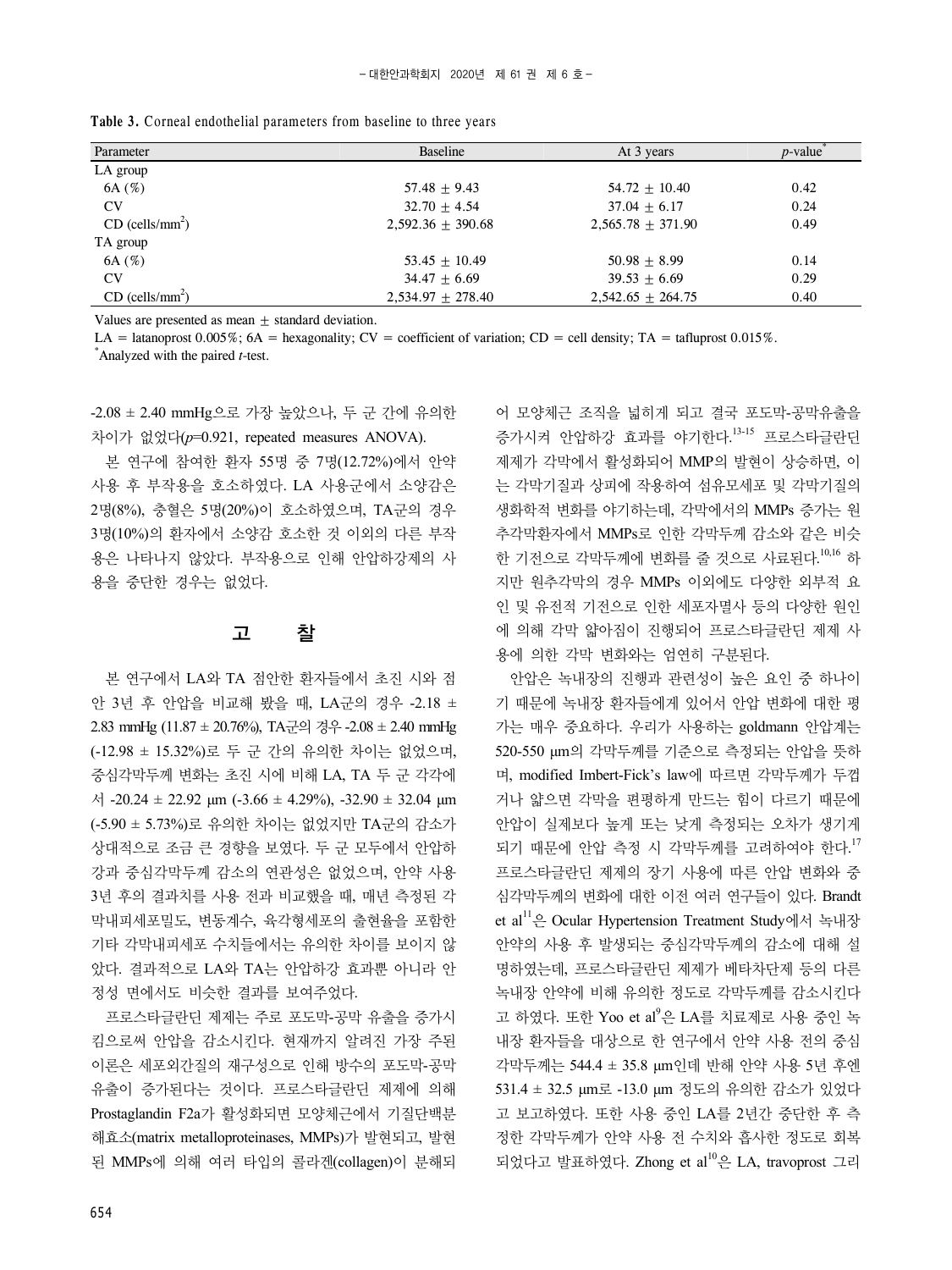고 bimatoprost 사용군으로 나눠서 비교한 연구에서 안약 사용에 따른 중심각막두께 감소 효과는 세 군 모두에서 비 슷하게 나타났다고 밝혔다. TA의 장기 점안에 따른 각막두 께 변화에 대한 논문은 많지 않으나, 본 연구에서는 3년 이 상의 기간 동안 TA 사용에 따른 각막두께 감소가 LA를 사 용한 군에서의 각막두께 감소 정도보다 상대적으로 조금 큰 경향을 보였지만, 통계적으로 유의한 차이를 보이지는 않았다. 결국 지난 연구들을 토대로 살펴봤을 때 현재 녹내 장 안약으로 사용되고 있는 다양한 프로스타글란딘 제제들 이 각막에 미치는 영향은 비슷한 것으로 생각된다.

본 연구에서는 다루지 않았으나, 녹내장 여부와는 상관 없이 정상적인 노화 과정에서 각막두께의 변화가 있는지도 연구해 볼 필요가 있을 것으로 사료된다. Hahn et al. $^{18}$ Galgauskas et al<sup>19</sup>의 연구에서는 노화가 진행됨에 따라 각 각 1년에 -0.29 μm, 10년에 2-7 μm의 각막두께 변화가 관 찰된다고 보고하였으나 본 연구에서 나타나는 안압하강제 사용에 따른 각막두께 감소량에 비해 극히 적은 양임을 알 수 있다. Wolfs et al<sup>20</sup>에 따르면 IOP와 CCT는 상관관계를 가지며, CCT가 10 μm 증가함에 따라 IOP도 0.19 mm 증가 한다고 보고하였다. 하지만 본 연구의 경우 안압하강제 사 용 후 감소한 안압에 비해 각막두께는 매우 적은 수치로 감 소하였고, 두 변화값 간에 유의미한 상관관계는 보이지 않 았다. 또한 녹내장 안약 사용에 따른 시기별 효과를 살펴보 면, 약제 사용 후 첫 일 년 동안 안압하강 효과 및 각막두께 감소가 가장 큰 것으로 관찰되었으며, 그 이후에는 감소된 안압이 비교적 안정적으로 유지되었고, 각막두께 감소량 또한 시간이 지남에 따라 줄어든 것으로 나타났다.

녹내장 약제를 평생 투약하는 녹내장 환자들의 경우 각 막에 안전성을 확인하기 위해 정기적으로 각막내피세포 상 태를 평가하는데, 각막내피세포의 경우 한 번 손상이 되면 재생되지 못하고 손상 주변부 내피세포들의 이동과 남아있 는 내피세포의 확장에 의해 회복된다.<sup>21</sup> 녹내장 및 녹내장 치료를 위한 안압하강제 사용에 따른 각막내피세포 손상에 대해 보고된 몇몇 사례들이 있었고, 앞선 연구들에 의하면 대부분의 안압하강제의 보존제에 첨가된 benzalconium chloride가 각막내피손상 및 안구 표면의 염증을 유발할 수 있다고 하였다. 22-25 하지만 현재까지 녹내장 안약의 사용과 각막내피세포 손상과의 관계가 명확하게 밝혀지지는 않았 다. 본 연구에서는 LA, TA가 보존제를 포함하고 있음에도 불구하고 3년 이상 사용한 환자들에서 각막내피세포의 육 각형세포 출현율, 세포면적 변이계수, 각막내피세포 밀도에 서는 안압약 사용 전후로 유의한 차이를 관찰할 수 없었다 (Table 3). 그러나 본 연구에서는 LA, TA 단일제제를 사용 하는 55명의 제한된 환자군을 대상으로 하였기 때문에 앞

으로 다양한 녹내장 약제를 사용하는 많은 대상안에 대한 연구가 필요하겠다.

El Hajj Moussa et al<sup>26</sup> $\frac{6}{5}$  Latanoprost 0.005%과 Tafluprost 0.0015% 점안 환자에서 발생하는 부작용으로 각각 결막충혈 (71.4%, 100%), 각막염(57.1%, 33.3%), 결막염(57.1%, 55%) 이 나타났고, Latanoprost 0.005% 군에서는 추가적으로 눈 썹 길어짐(57.1%), 홍채색소침착(28.6%), 헤르페스각막염 (14.3%)이 있다고 보고하였다. 본 연구에서도 충혈이 5명 (9.09%)으로 가장 흔한 부작용이었으나, 기존 연구에 비해 매우 적은 수에서 나타났다. 이는 아마도 본 연구가 장기간 안압하강제를 문제없이 사용하고 있는 환자들을 대상으로 한 후향적 연구이기 때문으로 생각되며, 3년 이상의 장기간 의 연구에서는 부작용을 호소하는 환자가 더 증가할 수 있 을 거라 사료된다.

본 연구의 제한점은 대상자 수가 55명으로 다소 적은 후 향적 연구이며, 각막두께를 ultrasono pachymetry로 측정하 지 않고 specular microscope로 측정된 결과값을 이용하였 으며, 안압하강제 사용 후 경과 관찰기간을 3년으로 한정하 여 그 이후의 장기적인 영향을 확인하지 못했다는 점이다. 또한 후향적 연구의 한계로 인해 안압과 중심각막두께의 일중 변화를 제시하지 못한 점들을 들 수 있겠다. 본 연구 에서는 환자군 선정 시 백내장수술을 제외한 안과적 수술 력 있는 환자는 제외하였으나 백내장수술로 인한 각막의 변화를 배제하기는 어렵기 때문에 이 역시 한계점으로 볼 수도 있겠다. 하지만 백내장수술의 경우, 연구 시작 전에 수술을 받은 환자는 대상에 포함되어 있으나 연구 기간 중 백내장수술을 받은 환자는 대상군에 포함되어 있지 않기 때문에 본 연구 결과에 큰 영향은 미치지 않을 것으로 사료 된다. 본 연구에서는 specular microscopy를 통해 각막두께 를 측정하였고, 이는 초음파 측정계(ultrasonic pachymeter) 또는 Orbscan을 이용한 결과와는 차이가 있을 수 있다. 하 지만 Suzuki et al27은 specular microscopy가 ultrasonic pachymeter, Orbscan에 비해 각막두께가 과소평가되어 측정 되긴 하나(small value) 서로 선형 상관관계가 있으며 재현 성이 높아 결과값에서 큰 차이가 나지 않아 각막두께 측정 시 임상에서 충분히 활용될 수 있다고 하였다. 결론적으로 본 연구에서는 Latanoprost 0.005%과 Tafluprost 0.0015% 를 36개월의 기간 동안 점안한 환자군에서 유의한 안압하 강과 각막두께 감소가 관찰되었으나, 각막두께의 감소가 안압 측정 시의 오차를 발생시킬 정도의 의미 있는 변화는 아니었다. 하지만 녹내장 안약의 경우 평생 동안 점안해야 하고, 추가적 안약이 필요할 수 있기 때문에 다양한 녹내장 약제에 대한 장기간에 걸친 각막두께 및 각막내피세포의 변화, 누적 효과 그리고 안약 투약을 중단했을 때의 각막두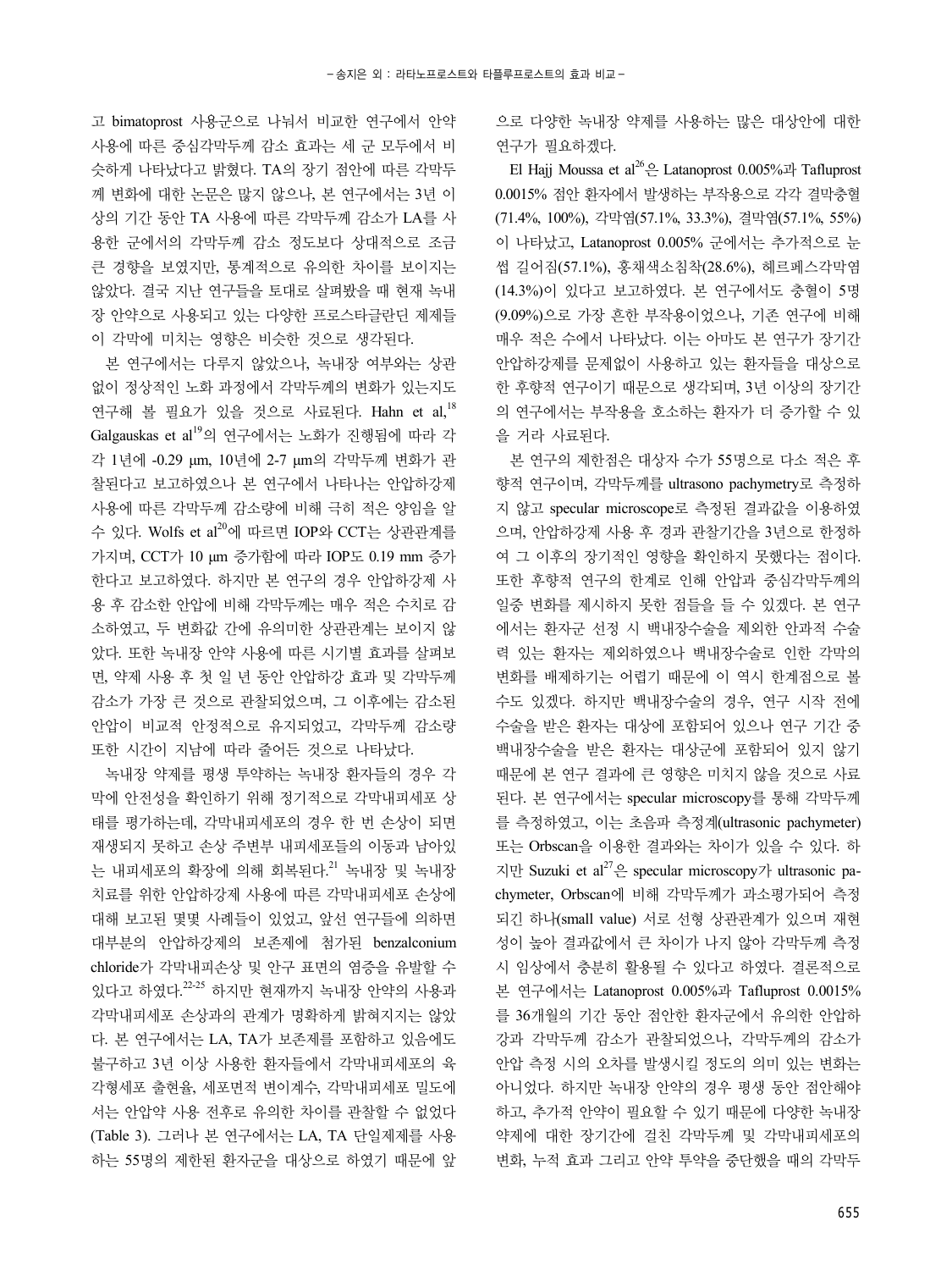께의 회복 여부에 대한 전향적인 연구가 필요할 것으로 사 료된다.

#### **REFERENCES**

- 1) Tham YC, Li X, Wong TY, et al. Global prevalence of glaucoma and projections of glaucoma burden through 2040: a systematic review and meta-analysis. Ophthalmology 2014;121:2081-90.
- 2) Hoyng PF, Kitazawa Y. Medical treatment of normal tension glaucoma. Surv Ophthalmol 2002;47 Suppl 1:S116-24.
- 3) Alexander CL, Miller SJ, Abel SR. Prostaglandin analog treatment of glaucoma and ocular hypertension. Ann Pharmacother 2002;36: 504-11.
- 4) Lemij HG, Hoevenaars JG, van der Windt C, Baudouin C. Patient satisfaction with glaucoma therapy: reality or myth? Clin Ophthalmol 2015;9:785-93.
- 5) Stewart WC, Kolker AE, Stewart JA, et al. Conjunctival hyperemia in healthy subjects after short-term dosing with latanoprost, bimatoprost, and travoprost. Am J Ophthalmol 2003;135:314-20.
- 6) Schlote T. Side-effects and risk profile of latanoprost 0.005% (Xalatan). Ophthalmologe 2002;99:724-9.
- 7) Maruyama Y, Mori K, Ikeda Y, et al. Effects of long-term topical prostaglandin therapy on central corneal thickness. J Ocul Pharmacol Ther 2014;30:440-4.
- 8) Fanny A, Ouattara A, Coulibaly F, et al. Central corneal thickness and potential error in Goldmann applanation tonometry of the Black African patient suffering from primary open-angle glaucoma: 340 eyes surveyed. J Fr Ophtalmol 2008;31:405-8.
- 9) Yoo R, Choi YA, Cho BJ. Change in central corneal thickness after the discontinuation of latanoprost in normal tension glaucoma-change in central corneal thickness after stop of latanoprost. J Ocul Pharmacol Ther 2017;33:57-61.
- 10) Zhong Y, Shen X, Yu J, et al. The comparison of the effects of latanoprost, travoprost, and bimatoprost on central corneal thickness. Cornea 2011;30:861-4.
- 11) Brandt JD, Gordon MO, Beiser JA, et al. Changes in central corneal thickness over time: the ocular hypertension treatment study. Ophthalmology 2008;115:1550-6, 1556.e1.
- 12) Panos GD, Konstantinidis A, Mendrinos E, et al. Effect of tafluprost 0.0015% on central corneal thickness in patients with primary open-angle glaucoma. Curr Eye Res 2013;38:977-82.
- 13) Lindsey JD, Kashiwagi K, Boyle D, et al. Prostaglandins increase proMMP-1 and proMMP-3 secretion by human ciliary smooth

muscle cells. Curr Eye Res 1996;15:869-75.

- 14) Lim KS, Nau CB, O'Byrne MM, et al. Mechanism of action of bimatoprost, latanoprost, and travoprost in healthy subjects. A crossover study. Ophthalmology 2008;115:790-5.e4.
- 15) Sagara T, Gaton DD, Lindsey JD, et al. Topical prostaglandin F2alpha treatment reduces collagen types I, III, and IV in the monkey uveoscleral outflow pathway. Arch Ophthalmol 1999;117:794-801.
- 16) Collier SA, Madigan MC, Penfold PL. Expression of membrane-type 1 matrix metalloproteinase (MT1-MMP) and MMP-2 in normal and keratoconus corneas. Curr Eye Res 2000;21:662-8.
- 17) Lu SH, Chong IT, Leung SYY, Lam DCC. Characterization of corneal biomechanical properties and determination of natural intraocular pressure using CID-GAT. Transl Vis Sci Technol 2019;8:10.
- 18) Hahn S, Azen S, Ying-Lai M, et al. Central corneal thickness in Latinos. Invest Ophthalmol Vis Sci 2003;44:1508-12.
- 19) Galgauskas S, Juodkaite G, Tutkuvienė J. Age-related changes in central corneal thickness in normal eyes among the adult Lithuanian population. Clin Interv Aging 2014;9:1145-51.
- 20) Wolfs RC, Klaver CC, Vingerling JR, et al. Distribution of central corneal thickness and its association with intraocular pressure: The Rotterdam Study. Am J Ophthalmol 1997;123:767-72.
- 21) Feizi S. Corneal endothelial cell dysfunction: etiologies and management. Ther Adv Ophthalmol 2018;10:2515841418815802.
- 22) Baratz KH, Nau CB, Winter EJ, et al. Effects of glaucoma medications on corneal endothelium, keratocytes, and subbasal nerves among participants in the ocular hypertension treatment study. Cornea 2006;25:1046-52.
- 23) Janson BJ, Alward WL, Kwon YH, et al. Glaucoma-associated corneal endothelial cell damage: a review. Surv Ophthalmol 2018;63:500-6.
- 24) Park WT, Kim KS. The changes of ultrastructure and function of the corneal endothelial cell caused by benzalkonium chloride. J Korean Ophthalmol Soc 1999;40:2423-30.
- 25) Hahn YH, Park SK, Hur B. Toxicity of benzalkonium chloride on corneal endothelium of rabbits. J Korean Ophthalmol Soc 1995;36:1155-61.
- 26) El Hajj Moussa WG, Farhat RG, Nehme JC, et al. Comparison of efficacy and ocular surface disease index score between bimatoprost, latanoprost, travoprost, and tafluprost in glaucoma patients. J Ophthalmol 2018;2018:1319628.
- 27) Suzuki S, Oshika T, Oki K, et al. Corneal thickness measurements: scanning-slit corneal topography and noncontact specular microscopy versus ultrasonic pachymetry. J Cataract Refract Surg 2003;29:1313-8.